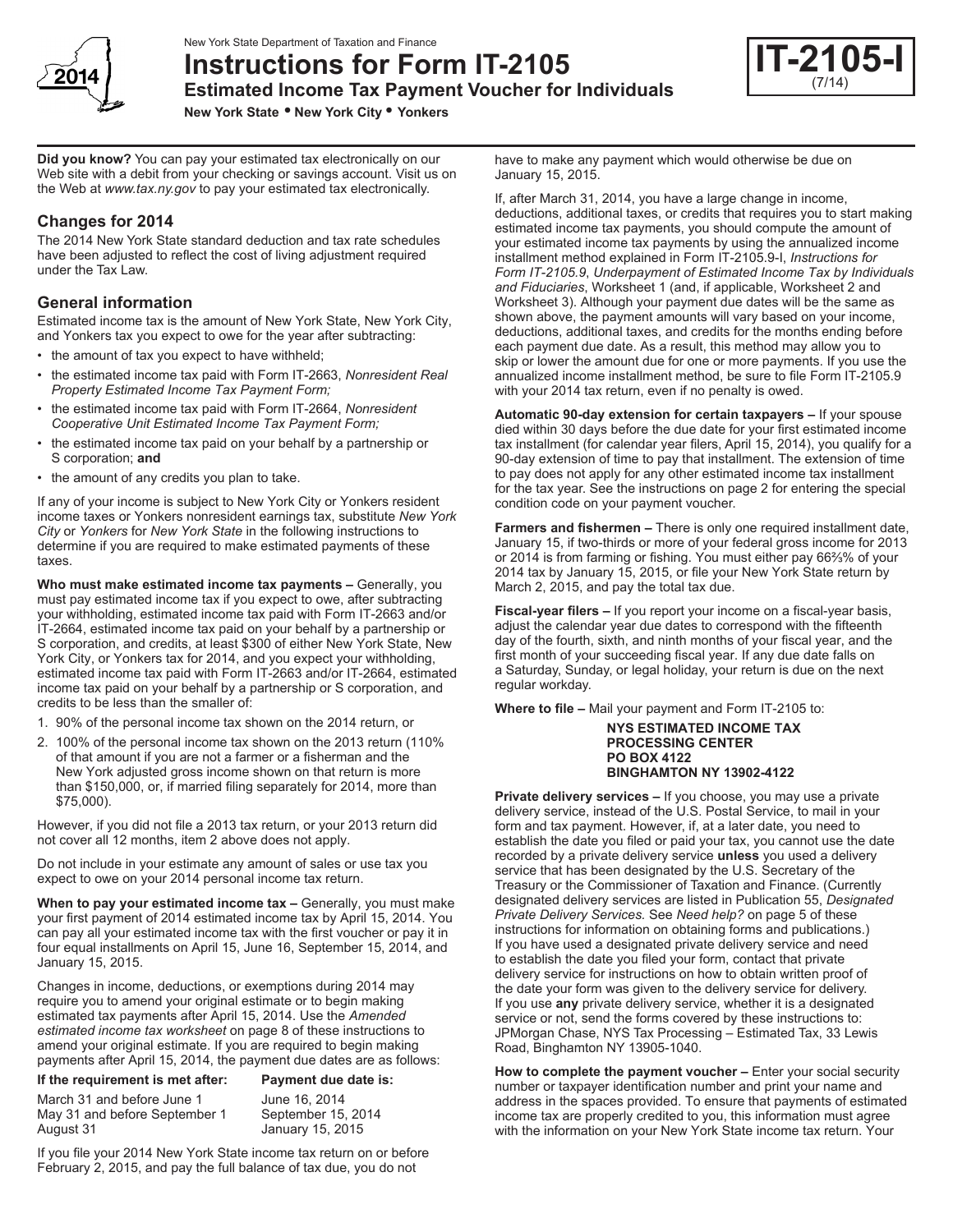name must be spelled correctly, with your **first** name entered first on the voucher.

**Special condition code –** Enter code *D9* if you qualify for a 90-day extension of time to pay your first estimated income tax installment because your spouse died within 30 days before the due date of that installment (for calendar year filers, April 15, 2014). This code does not apply for any other estimated income tax installment for the tax year.

**Married taxpayers –** Each married taxpayer should establish a separate estimated income tax account. If you and your spouse each maintain an estimated tax account and file a joint New York State income tax return, we will credit the balances of both accounts to your joint income tax return.

**Foreign addresses –** Enter the information in the following order: city, province or state, and then country (all in the *City, village, or post office* box). Follow the country's practice for entering the postal code. **Do not abbreviate the country name**.

Enter the amount(s) due, rounded to the nearest dollar, as computed at the bottom of the *Estimated income tax worksheet* on page 7 of these instructions or line 6 of the *Amended estimated income tax worksheet* on page 8, in the appropriate space(s) on the voucher. Be sure to **separately enter** the amounts for New York State, New York City, and Yonkers; then enter the total in the *Total payment* box. If there is **no amount** to be entered, **leave blank**.

If you paid too much tax on your 2013 return and you chose to apply the overpayment to your 2014 estimated income tax, you may apply all or part of the overpayment to any installment. When computing the amounts to be entered in the *Record of estimated income tax payments* on page 8 of these instructions, you may apply an estimated overpayment of New York State, New York City, or Yonkers income tax to an estimated underpayment of New York State, New York City, or Yonkers tax. Enter only the **net** amount, rounded to the nearest dollar, of each installment in the appropriate space(s) on the voucher. **Do not** send the voucher unless you are including a payment.

You may make your payment by transferring funds directly from your bank account (ACH debit) using the Tax Department's Web application. **Do not** send a voucher if you are making your payment by ACH debit.

You may also pay by check, money order, or credit card. Make the check or money order payable to *New York State Income Tax* and write your social security number and *2014 IT‑2105* on it. Enclose the check or money order with the payment voucher and mail to the address shown on the front of the voucher. Please detach any check stubs before mailing your check and the voucher. If you pay by credit card, do not mail in this payment voucher. You will be charged a fee by the credit card service provider to cover the cost of the transaction. For more information on the credit card payment program, access the Tax Department's Web site.

#### **Fee for payments returned by banks**

The law allows the Tax Department to charge a \$50 fee when a check, money order, or electronic payment is returned by a bank for nonpayment. However, if an electronic payment is returned as a result of an error by the bank or the department, the department won't charge the fee. If your payment is returned, we will send a separate bill for \$50 for each return or other tax document associated with the returned payment.

Please fill in the *Record of estimated income tax payments* section on page 8 so that you will have a record of your past payments.

**You can view and reconcile your estimated income tax account by accessing our Web site or by calling our Personal Income Tax Information Center; see** *Need help?* **in these instructions.**

**Penalty for underpayment of estimated income tax –** You may be charged a penalty for not paying enough estimated income tax, or for not making the payments on time. The penalty does not apply if each payment is timely and the total tax paid is:

• at least 90% (66⅔% for farmers and fishermen) of the amount of income tax due as shown on your return for 2014; or 90% of the tax due if no return was filed; **or**

- 100% of the income tax shown on your return for 2013 (110% of that amount if you are not a farmer or a fisherman and the New York adjusted gross income shown on that return is more than \$150,000 or, if married filing separately for 2014, more than \$75,000) (you must have filed a return for 2013 and it must have been for a full 12‑month year); **or**
- 90% of the income tax computed by annualizing the taxable income received for the months ending before the due date of the installment.

The penalty will not apply if you are a New York State resident (or a nonresident or part-year resident with New York source income) and you had no tax liability for the full 12-month preceding tax year.

To compute the penalty yourself, use Form IT‑2105.9 and its instructions, Form IT‑2105.9-I.

## **Line instructions for estimated income tax worksheet** (see page 7)

**Line 1 –** Enter your estimated 2014 New York adjusted gross income. This is your federal adjusted gross income plus or minus New York additions and subtractions.

**Nonresidents and part-year residents –** Compute your estimated 2014 New York adjusted gross income as if you were a New York State resident, including income from sources both in and out of New York State.

**Line 2 –** To determine your standard deduction, use the table below:

| <b>New York State</b><br>standard deduction table                                              |                              |  |  |  |  |  |  |  |
|------------------------------------------------------------------------------------------------|------------------------------|--|--|--|--|--|--|--|
| <b>Filing status</b>                                                                           | <b>Standard</b><br>deduction |  |  |  |  |  |  |  |
| Single and you can be claimed as a<br>dependent on another taxpayer's federal return  \$ 3,100 |                              |  |  |  |  |  |  |  |
| Single and you cannot be claimed as a                                                          |                              |  |  |  |  |  |  |  |
|                                                                                                |                              |  |  |  |  |  |  |  |
|                                                                                                |                              |  |  |  |  |  |  |  |
|                                                                                                |                              |  |  |  |  |  |  |  |
|                                                                                                |                              |  |  |  |  |  |  |  |

If you itemize your deductions, see the instructions for Form IT-201-D (in the instructions for Form IT-201) or Form IT-203-D (in the instructions for Form IT-203).

If your New York adjusted gross income exceeds \$100,000 be sure to follow the instructions relating to the limitations to itemized deductions.

**Line 4 –** Multiply \$1,000 by the number of dependents that you can claim in 2014. Exemptions are not allowed for yourself and, if married, your spouse.

#### **Line 6 – New York State tax**

**Note:** Your New York adjusted gross income is the amount from page 7, *Estimated income tax worksheet*, line 1, and your taxable income is the amount from page 7, *Estimated income tax worksheet*, line 5.

- G If your New York adjusted gross income is **\$104,600 or less,** compute your New York State tax on the amount on line 5 using the *New York State tax rates* on page 8 of these instructions. Enter the tax amount on page 7, *Estimated income tax worksheet*, line 6.
- If your New York adjusted gross income is **more than \$104,600,** compute your New York State tax on the amount on line 5 using the correct tax computation worksheet within your filing status.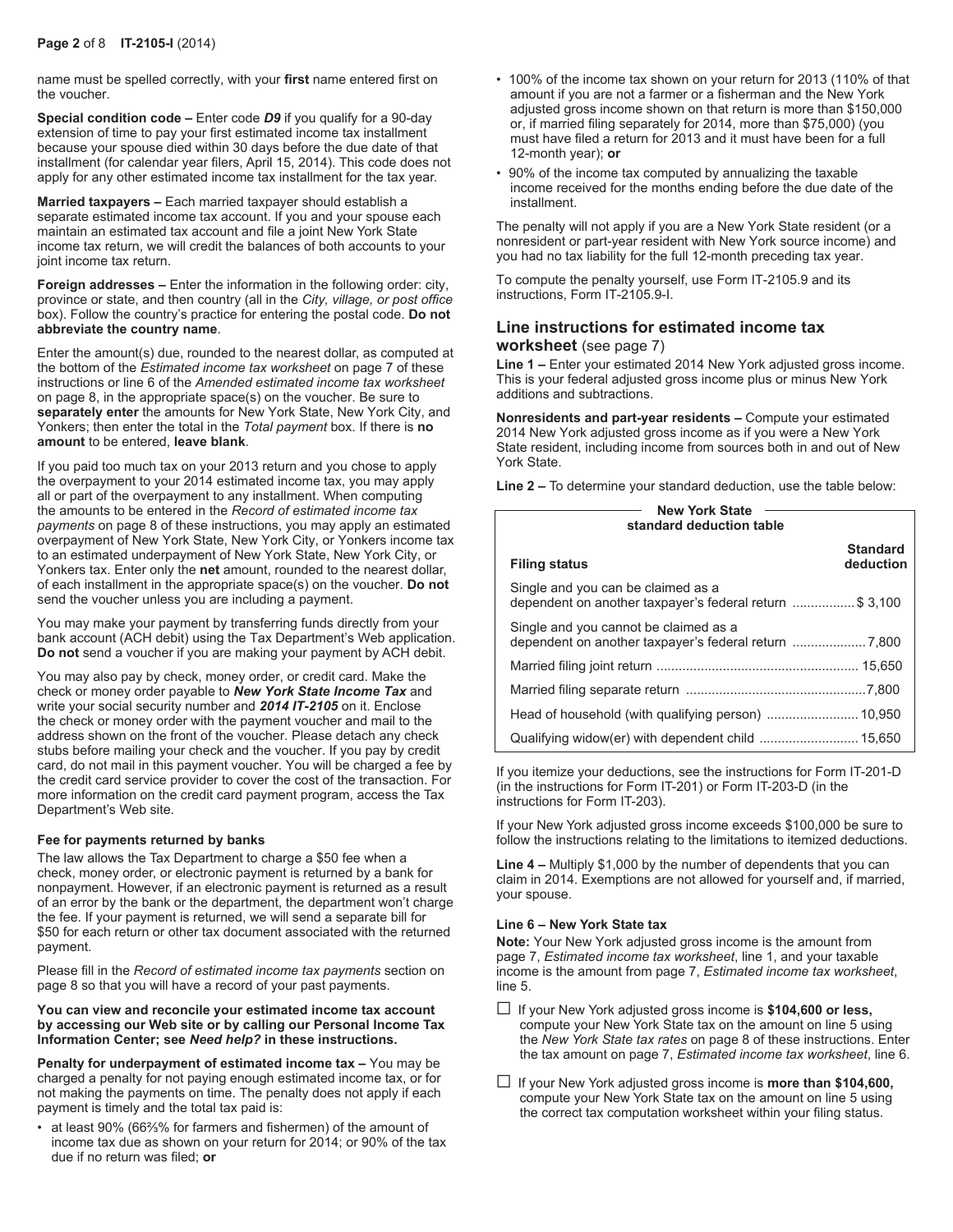## **Married filing jointly and qualifying widow(er)**

| Tax computation worksheet 1<br>If your New York adjusted gross income is <b>more than \$104,600</b> ,                                                                         |     |
|-------------------------------------------------------------------------------------------------------------------------------------------------------------------------------|-----|
| but not more than \$2,092,800, and your taxable income is<br>\$156,900 or less, then you must compute your tax using this<br>worksheet.                                       |     |
| 1. Enter your New York adjusted gross income<br>from page 7, Estimated income tax worksheet,                                                                                  |     |
| 2. Enter your taxable income from page 7,<br>Estimated income tax worksheet. line 5  2.                                                                                       |     |
| 3. Multiply line 2 above by 6.45% (.0645)<br>(Stop: If the line 1 amount above is \$154,600<br>or more, skip lines 4 through 8 and enter                                      |     |
| 4. Enter your New York State tax on the line 2<br>amount above from the New York State tax                                                                                    |     |
|                                                                                                                                                                               |     |
| 6. Enter the excess of line 1 over \$104,600  6.                                                                                                                              |     |
| 7. Divide line 6 by \$50,000 and round the result                                                                                                                             |     |
|                                                                                                                                                                               |     |
| 9. Add lines 4 and 8. Enter here and on page 7,                                                                                                                               |     |
| Estimated income tax worksheet, line 6  9.                                                                                                                                    |     |
| <b>Tax computation worksheet 2</b><br>If your New York adjusted gross income is <b>more than \$156,900,</b><br>but not more than \$2,092,800, and your taxable income is more |     |
| than \$156,900 but not more than \$313,850, then you must<br>compute your tax using this worksheet.<br>1. Enter your New York adjusted gross income                           |     |
| from page 7, Estimated income tax worksheet,                                                                                                                                  |     |
| 2. Enter your taxable income from page 7,                                                                                                                                     |     |
| 3. Multiply line 2 above by 6.65% (.0665)<br>(Stop: If the line 1 amount above is \$206,900<br>or more, skip lines 4 through 10 and enter                                     |     |
| 4. Enter your New York State tax on the line 2<br>amount above from the New York State tax                                                                                    |     |
|                                                                                                                                                                               |     |
|                                                                                                                                                                               | 662 |
|                                                                                                                                                                               |     |
| 8. Enter the excess of line 1 over \$156,900 8.                                                                                                                               |     |
| 9. Divide line 8 by \$50,000 and round the result                                                                                                                             |     |
|                                                                                                                                                                               |     |
| 11. Add lines 4, 6, and 10. Enter here and on<br>page 7, Estimated income tax worksheet,                                                                                      |     |

 $\overline{\phantom{0}}$ 

| Tax computation worksheet 3                                                                                                                                                                                 |     |
|-------------------------------------------------------------------------------------------------------------------------------------------------------------------------------------------------------------|-----|
| If your New York adjusted gross income is more than \$313,850,<br>but not more than \$2,092,800, and your taxable income is<br>more than \$313,850, then you must compute your tax using this<br>worksheet. |     |
| 1. Enter your New York adjusted gross income<br>from page 7, Estimated income tax worksheet,                                                                                                                |     |
| 2. Enter your taxable income from page 7,<br>Estimated income tax worksheet, line 5  2. _____                                                                                                               |     |
| 3. Multiply line 2 above by 6.85% (.0685)<br>(Stop: If the line 1 amount above is \$363,850<br>or more, skip lines 4 through 10 and enter                                                                   |     |
| 4. Enter your New York State tax on the line 2<br>amount above from the New York State tax                                                                                                                  |     |
|                                                                                                                                                                                                             |     |
|                                                                                                                                                                                                             | 976 |
|                                                                                                                                                                                                             |     |
| 8. Enter the excess of line 1 over \$313,850  8.                                                                                                                                                            |     |
| 9. Divide line 8 by \$50,000 and round the result                                                                                                                                                           |     |
|                                                                                                                                                                                                             |     |
|                                                                                                                                                                                                             |     |
| 11. Add lines 4, 6, and 10. Enter here and on<br>page 7, Estimated income tax worksheet,                                                                                                                    |     |
|                                                                                                                                                                                                             |     |
| Tax computation worksheet 4<br>If your New York adjusted gross income is more than \$2,092,800,<br>then you must compute your tax using this worksheet.                                                     |     |
| 1. Enter your New York adjusted gross income<br>from page 7, Estimated income tax worksheet,                                                                                                                |     |
| 2. Enter your taxable income from page 7,                                                                                                                                                                   |     |
| 3. Multiply line 2 above by 8.82% (.0882)<br>(Stop: If the line 1 amount above is \$2,142,800<br>or more, skip lines 4 through 10 and enter                                                                 |     |
| 4. Enter your New York State tax on the line 2<br>amount above from the New York State tax                                                                                                                  |     |
|                                                                                                                                                                                                             |     |
| 6. If line 2 is \$156,900 or less, enter \$662 on<br>line 6. If line 2 is more than \$156,900 but not<br>more than \$313,850, enter \$976 on line 6.<br>If line 2 is more than \$313,850, enter \$1604      |     |
|                                                                                                                                                                                                             |     |
| 8. Enter the excess of line 1 over \$2,092,800 8.                                                                                                                                                           |     |
| 9. Divide line 8 by \$50,000 and round the result                                                                                                                                                           |     |
|                                                                                                                                                                                                             |     |
| 11. Add lines 4, 6, and 10. Enter here and on<br>page 7, Estimated income tax worksheet,                                                                                                                    |     |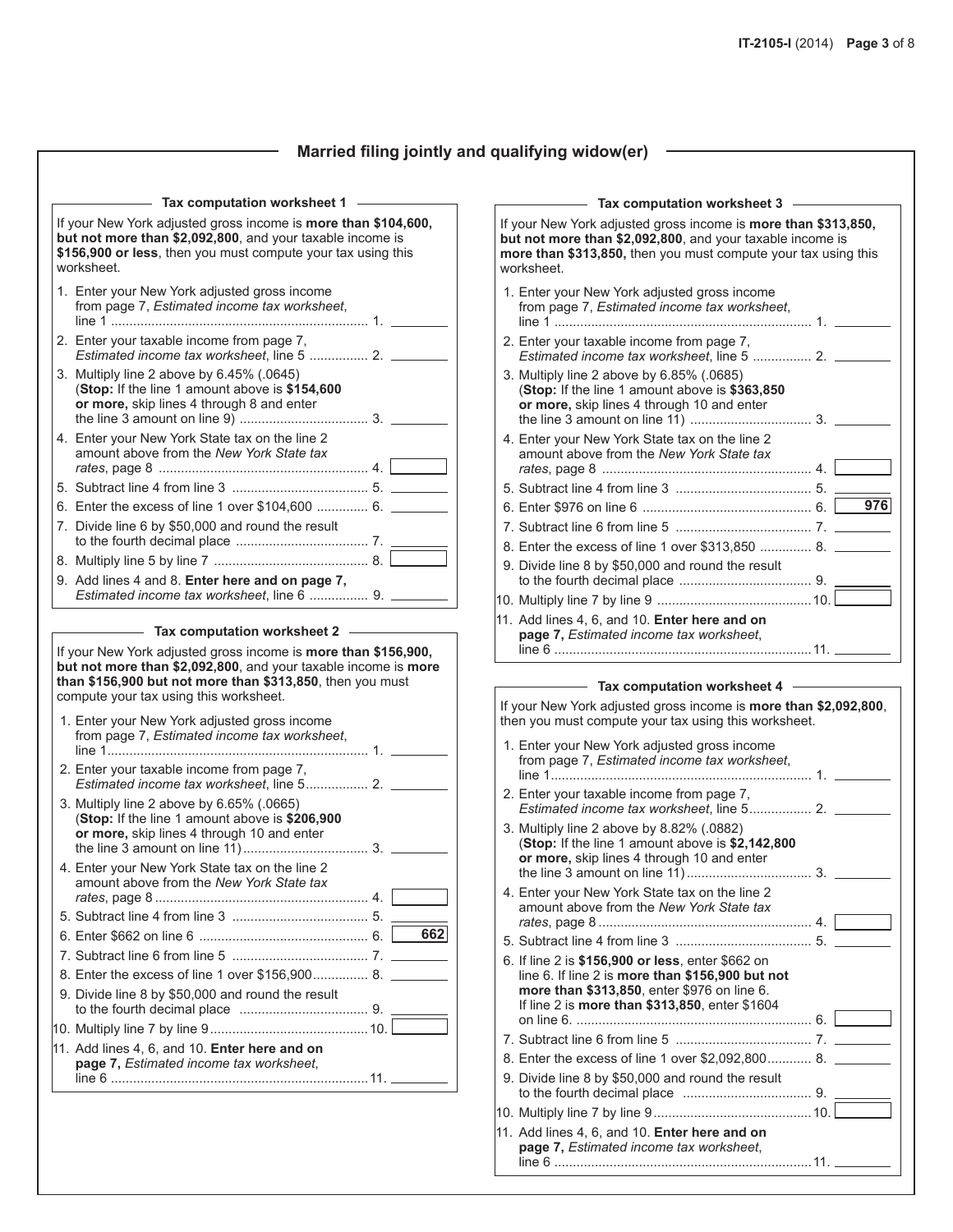## **Single and married filing separately**

 $\overline{\phantom{0}}$ 

| Tax computation worksheet 5                                                                                                                                                                               |     |
|-----------------------------------------------------------------------------------------------------------------------------------------------------------------------------------------------------------|-----|
| If your New York adjusted gross income is more than \$104,600,<br>but not more than \$1,046,350, and your taxable income is<br>\$209,250 or less, then you must compute your tax using this<br>worksheet. |     |
| 1. Enter your New York adjusted gross income<br>from page 7, Estimated income tax worksheet,                                                                                                              |     |
| 2. Enter your taxable income from page 7,<br>Estimated income tax worksheet. line 5  2.                                                                                                                   |     |
| 3. Multiply line 2 above by 6.65% (.0665)<br>(Stop: If the line 1 amount above is \$154,600<br>or more, skip lines 4 through 8 and enter                                                                  |     |
| 4. Enter your New York State tax on the line 2<br>amount above from the New York State tax                                                                                                                |     |
|                                                                                                                                                                                                           |     |
| 6. Enter the excess of line 1 over \$104,600 6.                                                                                                                                                           |     |
| 7. Divide line 6 by \$50,000 and round the result                                                                                                                                                         |     |
|                                                                                                                                                                                                           |     |
| 9. Add lines 4 and 8. Enter here and on page 7,<br>Estimated income tax worksheet, line 6  9.                                                                                                             |     |
| If your New York adjusted gross income is <b>more than \$209,250,</b>                                                                                                                                     |     |
| but not more than \$1,046,350, and your taxable income is<br>more than \$209,250, then you must compute your tax using this                                                                               |     |
| worksheet.<br>1. Enter your New York adjusted gross income<br>from page 7, Estimated income tax worksheet,                                                                                                |     |
|                                                                                                                                                                                                           |     |
| 2. Enter your taxable income from page 7,<br>Estimated income tax worksheet, line 5  2.                                                                                                                   |     |
| 3. Multiply line 2 above by 6.85% (.0685)<br>(Stop: If the line 1 amount above is \$259,250<br>or more, skip lines 4 through 10 and enter                                                                 |     |
| 4. Enter your New York State tax on the line 2<br>amount above from the New York State tax                                                                                                                |     |
|                                                                                                                                                                                                           |     |
|                                                                                                                                                                                                           |     |
|                                                                                                                                                                                                           | 487 |
|                                                                                                                                                                                                           |     |
| 8. Enter the excess of line 1 over \$209,250  8.                                                                                                                                                          |     |
| 9. Divide line 8 by \$50,000 and round the result                                                                                                                                                         |     |
|                                                                                                                                                                                                           |     |
| 11. Add lines 4, 6, and 10. Enter here and on<br>page 7, Estimated income tax worksheet,                                                                                                                  |     |

| If your New York adjusted gross income is <b>more than \$1,046,350</b> , |
|--------------------------------------------------------------------------|
|                                                                          |
|                                                                          |
|                                                                          |
|                                                                          |
|                                                                          |
|                                                                          |
|                                                                          |
|                                                                          |
|                                                                          |
|                                                                          |
|                                                                          |
|                                                                          |
|                                                                          |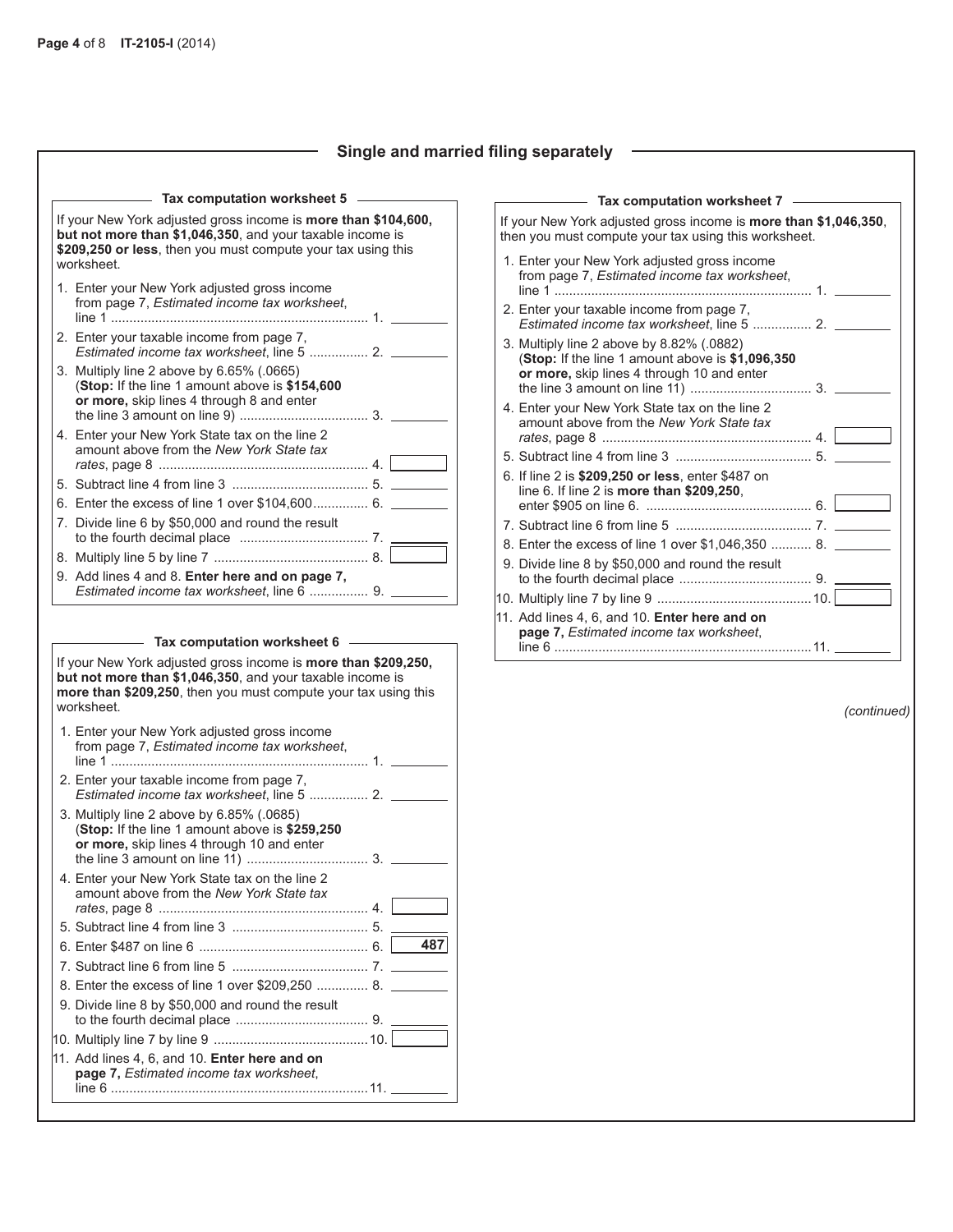#### **Head of household**

| Tax computation worksheet 8<br>If your New York adjusted gross income is <b>more than \$104,600</b> ,<br>but not more than \$1,569,550, and your taxable income is<br>\$261,550 or less, then you must compute your tax using this<br>worksheet. |
|--------------------------------------------------------------------------------------------------------------------------------------------------------------------------------------------------------------------------------------------------|
| 1. Enter your New York adjusted gross income<br>from page 7, Estimated income tax worksheet,                                                                                                                                                     |
| 2. Enter your taxable income from page 7.<br>Estimated income tax worksheet, line 5  2.                                                                                                                                                          |
| 3. Multiply line 2 above by 6.65% (.0665)<br>(Stop: If the line 1 amount above is \$154,600<br>or more, skip lines 4 through 8 and enter                                                                                                         |
| 4. Enter your New York State tax on the line 2<br>amount above from the New York State tax                                                                                                                                                       |
|                                                                                                                                                                                                                                                  |
| 6. Enter the excess of line 1 over \$104,600  6.                                                                                                                                                                                                 |
| 7. Divide line 6 by \$50,000 and round the result                                                                                                                                                                                                |
|                                                                                                                                                                                                                                                  |
| 9. Add lines 4 and 8. Enter here and on page 7,<br>Estimated income tax worksheet. line 6  9.                                                                                                                                                    |
|                                                                                                                                                                                                                                                  |
| Tax computation worksheet 9<br>If your New York adjusted gross income is <b>more than \$261,550,</b>                                                                                                                                             |
| but not more than \$1,569,550, and your taxable income is<br>more than \$261,550, then you must compute your tax using this<br>worksheet.<br>1. Enter your New York adjusted gross income                                                        |
| from page 7, Estimated income tax worksheet,                                                                                                                                                                                                     |
| 2. Enter your taxable income from page 7,<br>Estimated income tax worksheet, line 5  2.                                                                                                                                                          |
| 3. Multiply line 2 above by 6.85% (.0685)<br>(Stop: If the line 1 amount above is \$311,550<br>or more, skip lines 4 through 10 and enter                                                                                                        |
| 4. Enter your New York State tax on the line 2<br>amount above from the New York State tax                                                                                                                                                       |
|                                                                                                                                                                                                                                                  |
| 706                                                                                                                                                                                                                                              |
|                                                                                                                                                                                                                                                  |
| 8. Enter the excess of line 1 over \$261,550  8.                                                                                                                                                                                                 |
| 9. Divide line 8 by \$50,000 and round the result                                                                                                                                                                                                |
| 11. Add lines 4, 6, and 10. Enter here and on                                                                                                                                                                                                    |

| $-$ Tax computation worksheet 10 $-\hskip-1.5pt-\hskip-1.5pt-\hskip-1.5pt-\hskip-1.5pt-\hskip-1.5pt-\hskip-1.5pt-\hskip-1.5pt-\hskip-1.5pt-\hskip-1.5pt-\hskip-1.5pt-\hskip-1.5pt-\hskip-1.5pt-\hskip-1.5pt-\hskip-1.5pt-\hskip-1.5pt-\hskip-1.5pt-\hskip-1.5pt-\hskip-1.5pt-\hskip-1.5pt-\hskip-1.5pt-\hskip-1.5pt-\hskip-1.5pt-\hskip-1.5pt-\hskip$ |  |
|-------------------------------------------------------------------------------------------------------------------------------------------------------------------------------------------------------------------------------------------------------------------------------------------------------------------------------------------------------|--|
| If your New York adjusted gross income is <b>more than \$1,569,550</b> ,<br>then you must compute your tax using this worksheet.                                                                                                                                                                                                                      |  |
| 1. Enter your New York adjusted gross income<br>from page 7, Estimated income tax worksheet,<br>line 1                                                                                                                                                                                                                                                |  |
| 2. Enter your taxable income from page 7,<br>Estimated income tax worksheet. line 5  2. __                                                                                                                                                                                                                                                            |  |
| 3. Multiply line 2 above by 8.82% (.0882)<br>(Stop: If the line 1 amount above is \$1,619,550)<br>or more, skip lines 4 through 10 and enter                                                                                                                                                                                                          |  |
| 4. Enter your New York State tax on the line 2<br>amount above from the New York State tax                                                                                                                                                                                                                                                            |  |
|                                                                                                                                                                                                                                                                                                                                                       |  |
| 6. If line 2 is \$261,550 or less, enter \$706 on<br>line 6. If line 2 is more than $$261,550$ ,                                                                                                                                                                                                                                                      |  |
|                                                                                                                                                                                                                                                                                                                                                       |  |
| 8. Enter the excess of line 1 over \$1,569,550  8.                                                                                                                                                                                                                                                                                                    |  |
| 9. Divide line 8 by \$50,000 and round the result                                                                                                                                                                                                                                                                                                     |  |
|                                                                                                                                                                                                                                                                                                                                                       |  |
| 11. Add lines 4, 6, and 10. Enter here and on<br>page 7, Estimated income tax worksheet,                                                                                                                                                                                                                                                              |  |
|                                                                                                                                                                                                                                                                                                                                                       |  |

# **Need help?**

# Visit our Web site at *www.tax.ny.gov* **www** • get information and manage your taxes online • check for new online services and features **Telephone assistance** Automated income tax refund status: (518) 457-5149 **Personal Income Tax** Information Center: (518) 457-5181 To order forms and publications: (518) 457-5431 **Text Telephone (TTY) Hotline** (for persons with hearing and speech disabilities using a TTY): (518) 485-5082



If you have questions about special accommodations for persons with disabilities, call the information center. **Persons with disabilities:** In compliance with the Americans with Disabilities Act, we will ensure that our lobbies, offices, meeting rooms, and other facilities are accessible to persons with disabilities.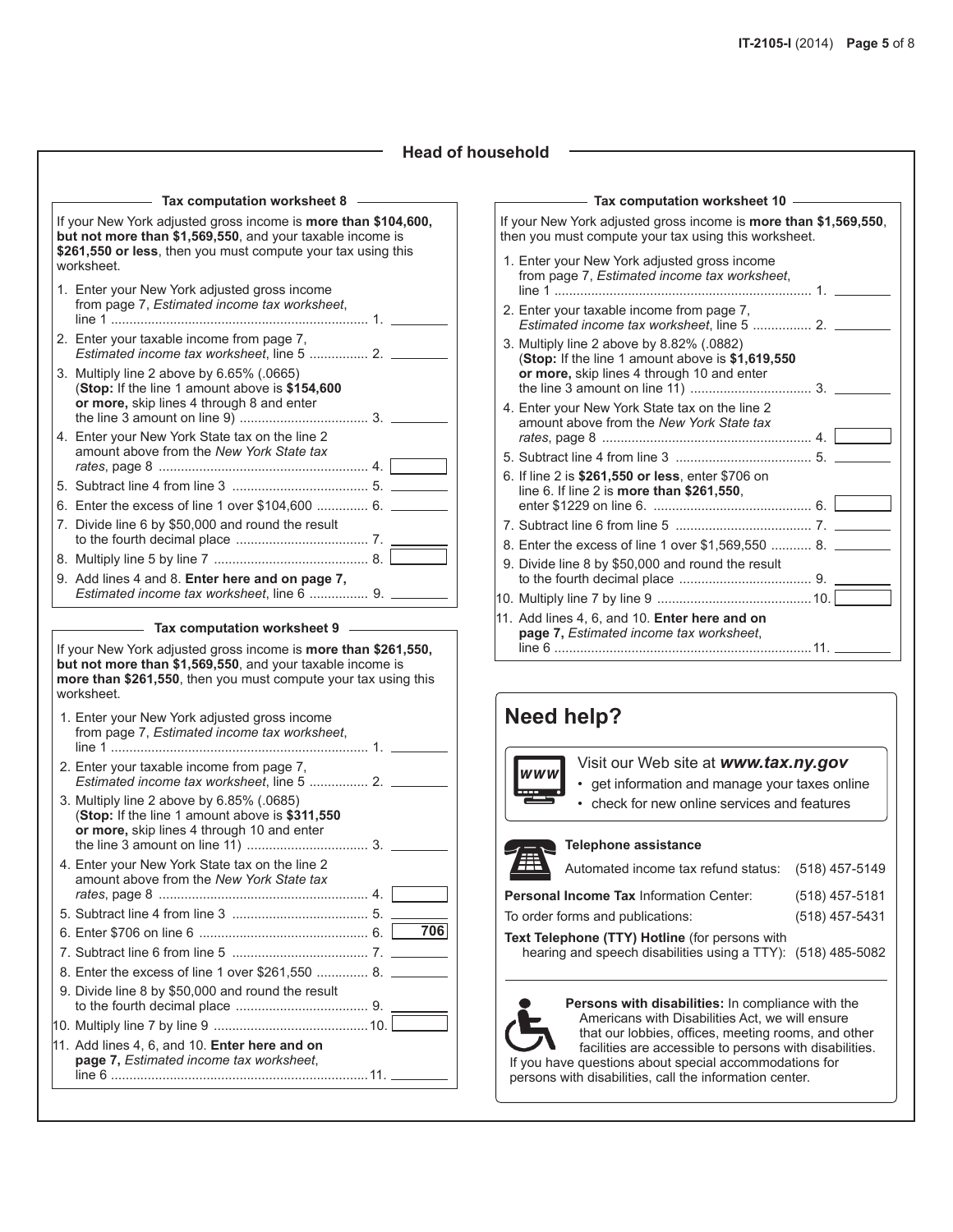#### **Line 7 – New York City tax (New York City residents only)**

If you are a New York City resident, compute your New York City resident tax on the amount on line 5 using the *New York City tax rates* on page 8 of these instructions. Enter the tax amount on page 7, *Estimated income tax worksheet*, line 7.

**Line 8 –** Enter any estimated New York City household credit and New York City accumulation distribution credit that you are entitled to claim. See the instructions for Form IT-201 for information on how to compute these credits.

**Line 10 –** Enter any estimated New York City tax on the ordinary income portion of a lump-sum distribution.

**Line 12 –** Enter any estimated New York City unincorporated business tax credit you are entitled to claim using Form IT‑219, *Credit for New York City Unincorporated Business Tax*, as a guide.

**Line 14 – Residents –** Enter any estimated New York State household credit.

**Nonresidents and part-year residents –** Nonresidents and part‑year residents enter any estimated child and dependent care credit, household credit, and earned income credit as if you were a New York State resident. Nonresidents and part-year residents must reduce the earned income credit allowed by the household credit allowed. These credits may not exceed your tax liability. The part-year resident must first reduce his or her tax liability to zero, and any excess credit must then be applied against any remaining other New York State taxes (line 16). For more detailed information, see the instructions for Form IT‑203.

**Line 15 – Residents –** Subtract line 14 from line 6. Enter the result on line 15.

**Nonresidents and part-year residents –** Compute the amount of estimated income tax due using the following worksheet (**Note:** *NYAGI* means New York adjusted gross income):

b. Enter amount from line 14 ...................................... b.

c. Subtract line b from line a........................................c.

d. Multiply line c by  $\frac{NYAGI$  from New York sources<br>Total NYAGI from all sources

Enter result here and on line 15 ............................. d.

**Line 16 –** Include on line 16 any New York State and New York City other taxes from Form IT‑201‑ATT, lines 30 and 34 or Form IT‑203‑ATT, line 33, in the appropriate columns excluding other New York City tax on the ordinary income portion of a lump-sum distribution.

Do not include the New York City unincorporated business tax. This tax is administered directly by the NYC Department of Finance.

**Line 18 –** Enter on line 18 the total of any estimated resident credit and other nonrefundable and carryover credits you are eligible to claim. Do not include the credits claimed on line 14. For other nonrefundable credits, see the instructions for Form IT‑201‑ATT (in the instructions for Form IT-201), or Form IT-203-ATT (in the instructions for Form IT-203).

**Line 20 –** Use the following forms as guides to estimate your refundable New York State and New York City credits:

- Form IT-213, *Claim for Empire State Child Credit*
- Form IT-214, *Claim for Real Property Tax Credit*
- Form IT-215, *Claim for Earned Income Credit*
- Form IT-209, *Claim for Noncustodial Parent New York State Earned Income Credit*
- Form IT-216, *Claim for Child and Dependent Care Credit*
- Form IT-272, *Claim for College Tuition Credit or Itemized Deduction*
- Form IT-201-ATT, *Other Tax Credits and Taxes*, Part 1, lines 14, 15, and 16; or Form IT-203-ATT, *Other Tax Credits and Taxes,* Part 1, lines 13, 14, and 15

New York City residents enter your city school tax credit. If your income\* is \$250,000 or less, and you are a married individual filing a joint return, or a qualifying widow(er) with dependent child, enter *125*. All others with incomes\* of \$250,000 or less enter *63*.

\* *Income*, for purposes of determining your New York City school tax credit, means your federal adjusted gross income (FAGI), minus distributions from an individual retirement account and an individual retirement annuity.

Enter state credits in the *New York State* column and the city credits in the *New York City* column. Residents must reduce the New York State earned income credit allowed by the New York State household credit allowed.

**Line 22a –** The current rate for Yonkers is 16.75% (.1675). If you are a Yonkers resident, multiply the New York State amount on line 21 by 16.75% (.1675) and enter the result on line 22a.

**Line 22b –** If you have earnings subject to the Yonkers nonresident earnings tax, complete Form Y‑203, *Yonkers Nonresident Earnings Tax Return,* and transfer the amount of tax computed to line 22b.

If you anticipate having a claim of right credit against your Yonkers nonresident earnings tax, net the credit out against the tax and enter the net nonresident earnings tax on line 22b.

**Line 25 –** If you did not file a 2013 income tax return (or filed for less than a full 12-month year), skip line 25 and enter the line 24 amount on line 26.

## **Privacy notification**

The Commissioner of Taxation and Finance may collect and maintain personal information pursuant to the New York State Tax Law, including but not limited to, sections 5-a, 171, 171-a, 287, 308, 429, 475, 505, 697, 1096, 1142, and 1415 of that Law; and may require disclosure of social security numbers pursuant to 42 USC 405(c)(2)(C)(i).

This information will be used to determine and administer tax liabilities and, when authorized by law, for certain tax offset and exchange of tax information programs as well as for any other lawful purpose.

Information concerning quarterly wages paid to employees is provided to certain state agencies for purposes of fraud prevention, support enforcement, evaluation of the effectiveness of certain employment and training programs and other purposes authorized by law.

Failure to provide the required information may subject you to civil or criminal penalties, or both, under the Tax Law.

This information is maintained by the Manager of Document Management, NYS Tax Department, W A Harriman Campus, Albany NY 12227; telephone (518) 457-5181.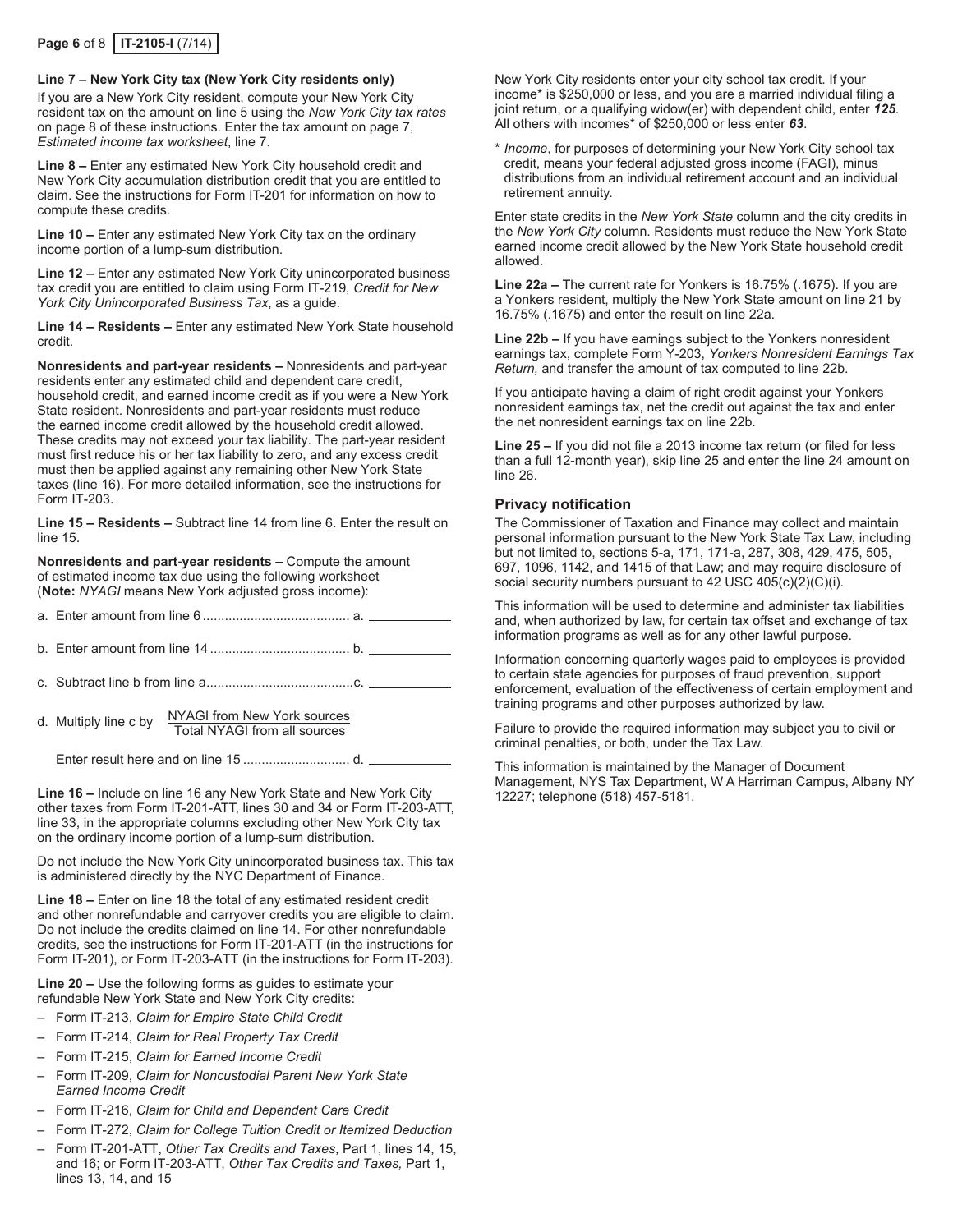**How to compute your estimated income tax –** Complete the worksheet below to compute your 2014 estimated income tax. Use your 2013 New York State, New York City, and Yonkers tax returns and

instructions as a guide for computing your estimated income tax. Use your 2013 income and deductions as a starting point and make any necessary adjustments for 2014. Line instructions for the worksheet begin on page 2 of these instructions.

|    | <b>Estimated income tax worksheet</b> (see instructions)                                                                                                     |     | <b>New York State</b> | <b>New York City</b>                                                                                                | <b>Yonkers</b> |
|----|--------------------------------------------------------------------------------------------------------------------------------------------------------------|-----|-----------------------|---------------------------------------------------------------------------------------------------------------------|----------------|
| 1. | Enter amount of New York adjusted gross income (NYAGI) you expect in 2014                                                                                    |     | 1.                    |                                                                                                                     |                |
| 2  | Enter either your standard deduction or estimated itemized deduction                                                                                         |     | 2.                    |                                                                                                                     |                |
| 3  |                                                                                                                                                              |     | 3.                    |                                                                                                                     |                |
| 4  | Dependent exemptions (multiply \$1,000 by number of dependents)                                                                                              |     | 4.                    |                                                                                                                     |                |
| 5  | Estimated New York State taxable income (subtract line 4 from line 3)                                                                                        |     | 5.                    |                                                                                                                     |                |
| 6  |                                                                                                                                                              |     | 6.                    |                                                                                                                     |                |
| 7  | New York City resident tax on line 5 amount (see instructions)                                                                                               |     |                       | 7.                                                                                                                  |                |
| 8  | New York City household credit and New York City accumulation distribution credit                                                                            |     |                       | 8.                                                                                                                  |                |
| 9  |                                                                                                                                                              |     |                       | 9.                                                                                                                  |                |
| 10 | New York City tax on ordinary income portion of lump-sum distribution                                                                                        |     |                       | 10.                                                                                                                 |                |
| 11 |                                                                                                                                                              |     |                       | 11.                                                                                                                 |                |
| 12 |                                                                                                                                                              |     |                       | 12.                                                                                                                 |                |
| 13 |                                                                                                                                                              |     |                       | 13.                                                                                                                 |                |
|    | 14 Enter household credit; nonresidents and part-year residents also enter child and                                                                         |     |                       |                                                                                                                     |                |
|    | dependent care credit and earned income credit (see instructions)   14.                                                                                      |     |                       |                                                                                                                     |                |
| 15 |                                                                                                                                                              | 15. |                       |                                                                                                                     |                |
| 16 |                                                                                                                                                              | 16. |                       |                                                                                                                     |                |
| 17 | Add lines 15 and 16 (in New York City column: add lines 13 and 16)                                                                                           | 17. |                       |                                                                                                                     |                |
|    |                                                                                                                                                              | 18. |                       |                                                                                                                     |                |
| 18 | Resident credit and other nonrefundable credits (see instructions)<br>19 Total estimated New York State and New York City income tax (New York State         |     |                       |                                                                                                                     |                |
|    | column: subtract line 18 from line 17; New York City column: enter amount from line 17)                                                                      | 19. |                       |                                                                                                                     |                |
|    |                                                                                                                                                              | 20. |                       |                                                                                                                     |                |
| 20 |                                                                                                                                                              |     |                       |                                                                                                                     |                |
| 21 | New York State/City estimated income tax (subtract line 20 from line 19)  21.<br>22 Yonkers: (a) resident tax surcharge (multiply line 21 by 16.75% (.1675)) |     |                       |                                                                                                                     |                |
|    | (b) nonresident earnings tax (from Form Y-203)                                                                                                               |     |                       |                                                                                                                     | 22a.<br>22b.   |
|    |                                                                                                                                                              |     |                       |                                                                                                                     |                |
|    | Totals (New York State column, line 21; New York City column, line 21;                                                                                       |     |                       |                                                                                                                     | 22c.           |
| 23 |                                                                                                                                                              |     |                       |                                                                                                                     |                |
|    | 24 Multiply line 23 by 90% (.90) (66% (.6667) for farmers and fishermen) 24.                                                                                 |     |                       |                                                                                                                     |                |
|    | 25 Enter 100% of the personal income tax shown on your 2013 income tax                                                                                       |     |                       |                                                                                                                     |                |
|    | return (110% (1.1) of that amount if you are not a farmer or a fisherman                                                                                     |     |                       |                                                                                                                     |                |
|    | and the NYAGI shown on that return is more than \$150,000, or, if married                                                                                    |     |                       |                                                                                                                     |                |
|    | filing separately for 2014, more than \$75,000) (see instructions)                                                                                           | 25  |                       |                                                                                                                     |                |
|    | 26 Enter the lesser of line 24 or 25. This is your required annual payment                                                                                   |     |                       |                                                                                                                     |                |
|    | (see Penalty for underpayment of estimated tax).                                                                                                             |     |                       |                                                                                                                     |                |
|    | Caution: Generally, if you do not prepay (through income tax withholding,                                                                                    |     |                       |                                                                                                                     |                |
|    | estimated income tax payments made with Form IT-2105, IT-2663,                                                                                               |     |                       |                                                                                                                     |                |
|    | and/or IT-2664, and estimated income tax payments made on your behalf                                                                                        |     |                       |                                                                                                                     |                |
|    | by a partnership or corporation) at least the amount on line 26, you may                                                                                     |     |                       |                                                                                                                     |                |
|    | owe a penalty for not paying enough estimated income tax. To avoid a                                                                                         |     |                       |                                                                                                                     |                |
|    | penalty, make sure your estimate on line 23 is as accurate as possible.                                                                                      |     |                       |                                                                                                                     |                |
|    | If you prefer, you may pay 100% of your 2014 estimated income tax (line 23) $ 26$ .                                                                          |     |                       |                                                                                                                     |                |
|    | 27 Estimate of income tax to be withheld, estimated income tax paid with                                                                                     |     |                       |                                                                                                                     |                |
|    | Form IT-2663 and/or IT-2664, and estimated income tax paid on your                                                                                           |     |                       |                                                                                                                     |                |
|    |                                                                                                                                                              |     |                       |                                                                                                                     |                |
|    | 28 Balance (subtract line 27 from line 26). If any amount on this line is \$300 or                                                                           |     |                       |                                                                                                                     |                |
|    | more, fill out and file the payment voucher along with your payment. If                                                                                      |     |                       |                                                                                                                     |                |
|    | each amount on this line is less than \$300, no payment is required at this                                                                                  |     |                       |                                                                                                                     |                |
|    | time. If you are applying an overpayment from 2013 to 2014, see                                                                                              |     |                       |                                                                                                                     |                |
|    |                                                                                                                                                              | 28. |                       |                                                                                                                     |                |
|    |                                                                                                                                                              |     |                       |                                                                                                                     |                |
|    | <b>Computation of installments:</b><br>If the first installment is paid:                                                                                     |     |                       | Enter in the appropriate spaces on the voucher (less any<br>2013 overpayment you are applying to this installment): |                |
|    |                                                                                                                                                              |     | 25%(.25) of line 28   |                                                                                                                     |                |
|    |                                                                                                                                                              |     | 50%(.50) of line 28   |                                                                                                                     |                |
|    |                                                                                                                                                              |     | 75%(.75) of line 28   |                                                                                                                     |                |
|    |                                                                                                                                                              |     | amount on line 28     |                                                                                                                     |                |